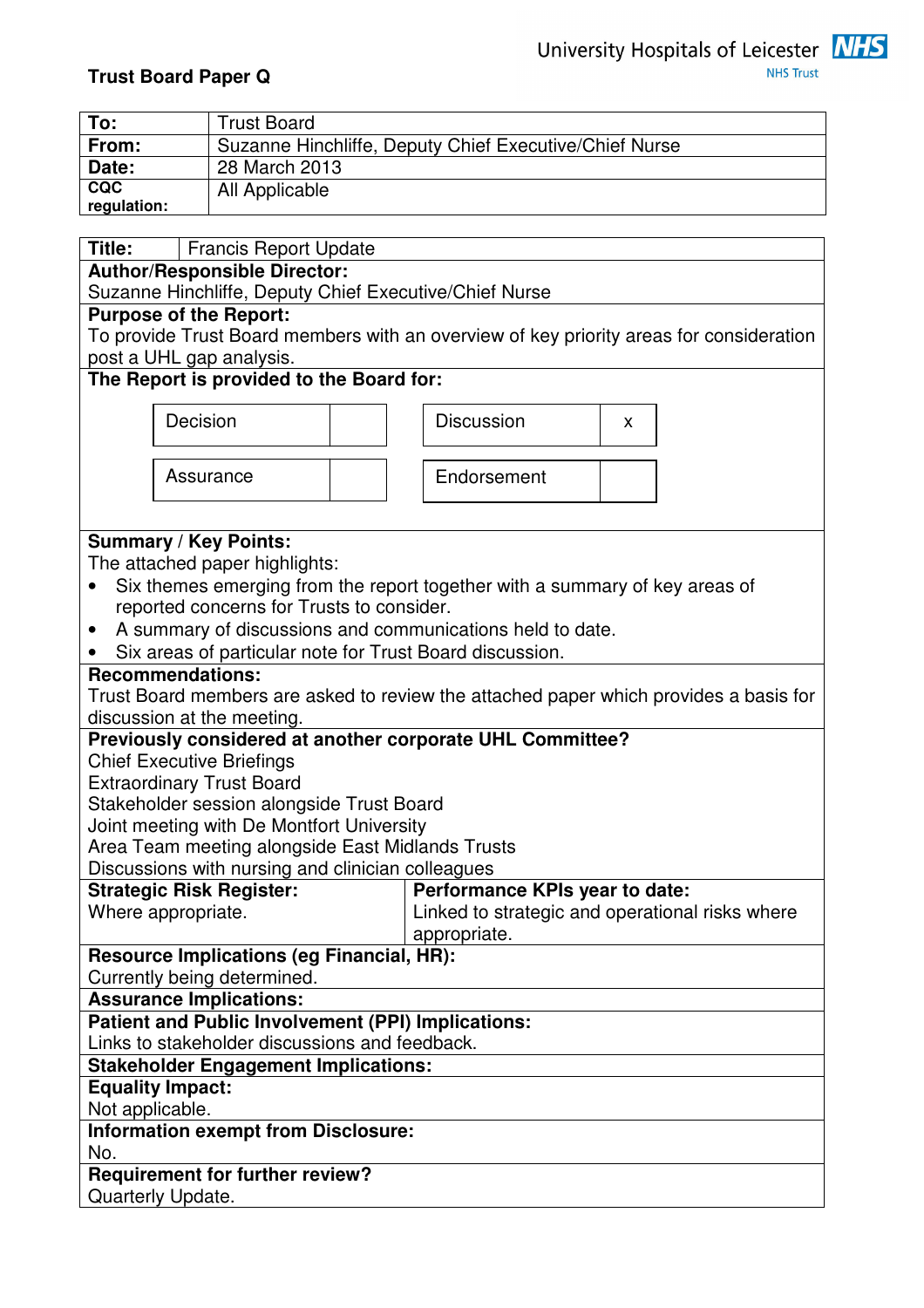## University Hospitals of Leicester NHS Trust (UHL) The Mid Staffordshire NHS Foundation Trust Public Inquiry – Chaired by Robert Francis QC Trust Board Meeting 28<sup>th</sup> March 2013

### 1.0 Introduction

The publication of the final report of the Mid Staffordshire NHS Foundation Trust Public Inquiry was released on the  $6<sup>th</sup>$  February 2013. This report ran to 1776 pages in 3 volumes covering:

- Warning Signs
- Governance and Culture
- Roles of scrutiny, patient and public involvement groups, commissioners, the Strategic Health Authority and regulators
- Themes for the present and future
- 290 recommendations

Recommendations within the report are grouped into themes identified by the inquiry.

The report recommends that all commissioning, service provision, regulatory and ancillary organisations in healthcare consider the findings of the report and share its decision on the extent to which it accepts the recommendations and what it intends to do to implement those accepted.

### 2.0 Report Overview

The Francis report painted a shocking picture of appalling standards of patient care.

It highlighted poor management practices, an organisational focus on national financial and performance imperatives to the detriment of the quality of patient care.

It also challenged the effectiveness of the regulatory and oversight mechanisms in identifying and tackling poor quality patient care proactively and systematically leading to attention on who is responsible for ensuring patients receive high-quality care, and, for acting if appropriate standards are not met. It has also particularly highlighted how the decisions and actions of staff at all levels can affect the quality of care patients receive.

More specifically, chapter contents include an array of examples which led to the report recommendations. For the purpose of this report summary, a provider focus has been given which includes the following:

**2.1 Warning Signs –** within the report there is a chronological analysis showing numerous causes for concern about the Trust's standards of service, governance, finances and staffing, and, that these were not addressed. These include: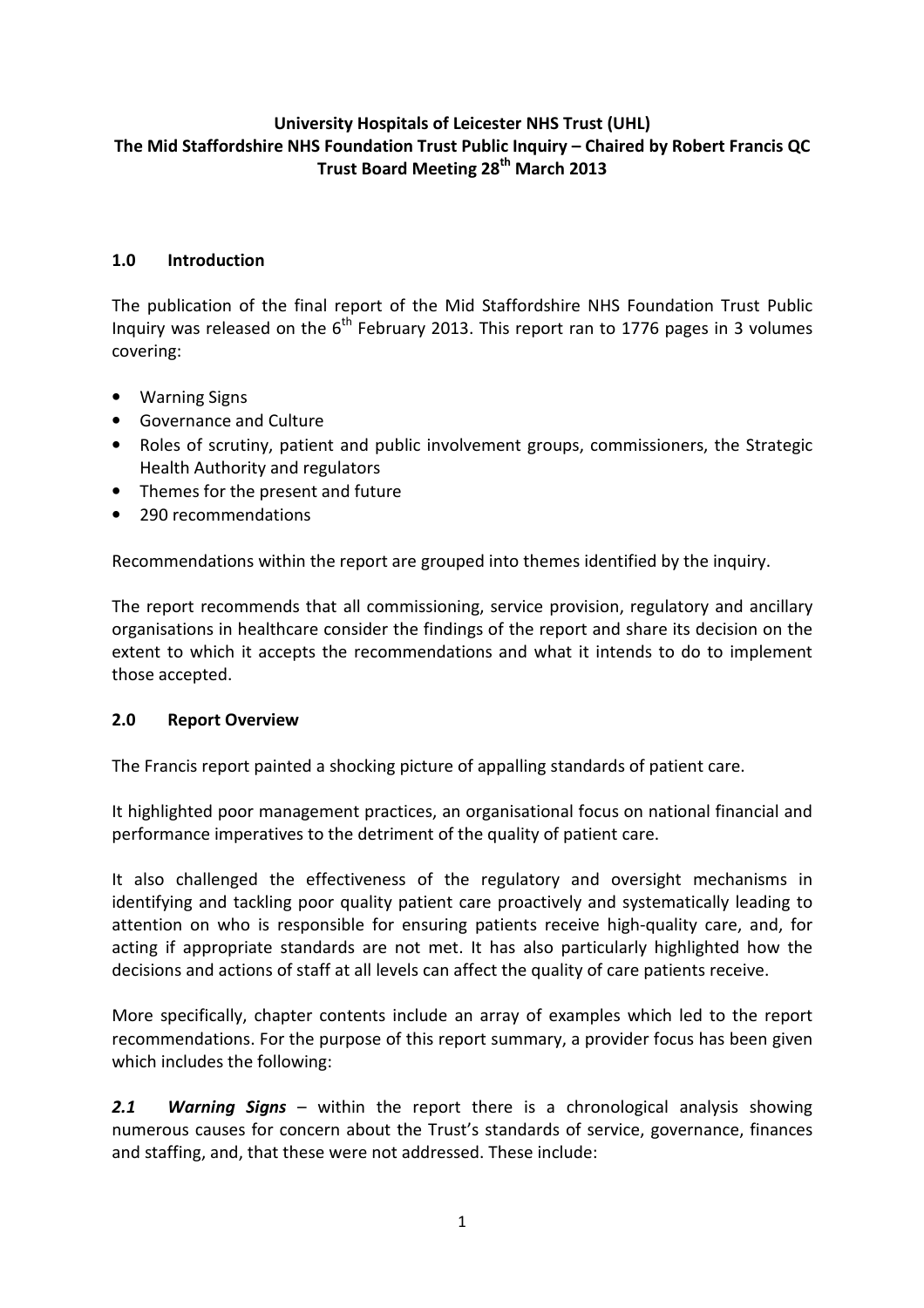| Negative peer review reports          |           | Staff attitude                                  |
|---------------------------------------|-----------|-------------------------------------------------|
| Lack of engagement of clinicians      |           | Poor standards of cleanliness                   |
| Lack of engagement with the wider     |           | Lack of clinical strategy                       |
| health economy                        |           | <b>CRES (Cash Releasing Efficiency Savings)</b> |
| Increasing staff sickness             |           | with a key focus on staff reduction             |
| Low morale                            |           | Regulatory concerns                             |
| A belief (below corporate level) that | $\bullet$ | Concerns about basic nursing care               |
| finances took priority over clinical  |           | Hospital acquired infections                    |
| governance                            |           |                                                 |

# 2.2 Trust Leadership

| Whistleblowing and staff concern to  |           | Absence of analysis and learning from   |
|--------------------------------------|-----------|-----------------------------------------|
| raise issues                         |           | complaints                              |
| Staff survey results and evidence of |           | Compliance with safety alerts           |
| action taken                         |           | Lack of openness relating to complaints |
| Incidence of staff appraisal         |           | Tolerance of poor standards             |
| Patient survey outcomes and actions  | $\bullet$ | Relationships and senior post turnover  |

# 2.3 Complaints

| Lack of transparency                  | Inadequate staff to support Patient         |
|---------------------------------------|---------------------------------------------|
| Failure to investigate properly       | Advice and Liaison Service                  |
| Dissatisfaction by complainant of all | $\bullet$ Absence of sharing of information |
| levels of the complaints system       | Lack of learning                            |

# 2.4 Mortality

| Too much focus on coding at the        | Over reassurance of mortality data |
|----------------------------------------|------------------------------------|
| expense of mortality ratios indicating | Widespread lack of understanding   |
| concerns about care                    | regarding significance of figures  |
| Lack of mortality data disclosure      |                                    |

# 2.5 Patient and public local involvement and scrutiny

| Ineffective routes to engage patients and $\vert \bullet \vert$ | Ineffective challenge and follow up of   |
|-----------------------------------------------------------------|------------------------------------------|
| members of the public                                           | local scrutiny                           |
| Lack of follow-up by MP's                                       | Dysfunctional relationships of patient   |
| Lack of clarity regarding involvement                           | involvement structures                   |
| forums and roles                                                | Public reticence in raising concerns and |
|                                                                 | acceptance of poor care                  |

# 2.6 Certification and inquests relating to hospital deaths

| Ineffective certification of the cause of | Variable involvement of bereaved |
|-------------------------------------------|----------------------------------|
| death                                     | families in coronial experience  |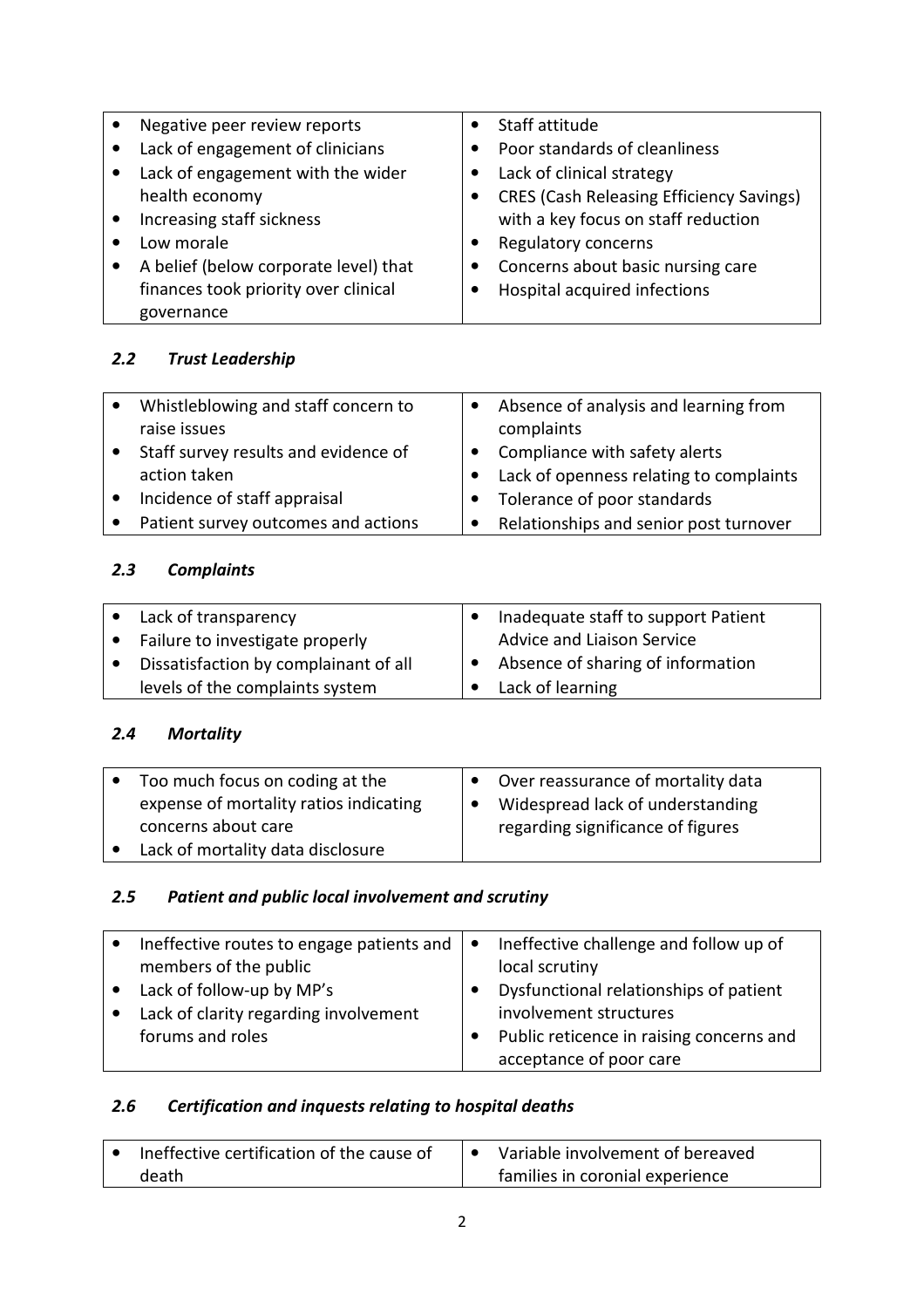| Lack of clarity regarding case referral to | $\bullet$ | Lack of provision of evidence and |  |
|--------------------------------------------|-----------|-----------------------------------|--|
| the coroner                                |           | information to coroners           |  |
| • Lack of Trust deployment of Rule 43      |           |                                   |  |

#### 2.7 Culture

|           | <b>Bullying</b>               | Acceptance of poor behaviours    |
|-----------|-------------------------------|----------------------------------|
| $\bullet$ | Target driven priorities      | Denial                           |
|           | Disengagement from management | Reliance on external assessments |
|           | Low staff morale              |                                  |

#### 2.8 Values, standards, openness and candour

| Lack of compliance to values and    | Lack of ownership regarding values      |
|-------------------------------------|-----------------------------------------|
| principles                          | expected                                |
| Lack of clarity regarding standards | Insufficient openness, transparency and |
| expected                            | candour                                 |

#### 2.9 Nursing

|           | Unacceptable standards of nursing care    | $\bullet$ Poor recruitment processes   |
|-----------|-------------------------------------------|----------------------------------------|
| $\bullet$ | Inadequate staffing levels and skill      | Deficiencies in initial and continuing |
|           | Ineffective leadership                    | training                               |
|           | Lack of specialist skills to care for the | Lack of role clarity                   |
|           | elderly                                   | High staff sickness                    |

### 2.10 Care of the Elderly

| • Lack of named consultant    | • Poor information sharing      |
|-------------------------------|---------------------------------|
| Absence of clear handover     | Lack of involvement of families |
| responsibilities              | Lack of hygiene and cleanliness |
| Inadequate food and nutrition | Poor discharge arrangements     |
| Lack of teamwork              |                                 |

### 3.0 High Performing Organisations

In identifying key areas for focus and Trust Board discussion, consideration needs to be given to what constitutes high performing organisations. These include:

- Create a positive, open and transparent culture.
- Embed desired values and behaviours across the organisation.
- Prioritise delivery of high quality patient care, setting quality objectives.
- Have appropriate, integrated governance systems, processes and procedures, including robust clinical and financial governance arrangements, and implement them.
- Identify key risks early and work to mitigate them.
- Encourage, value and act on feedback from patients and staff.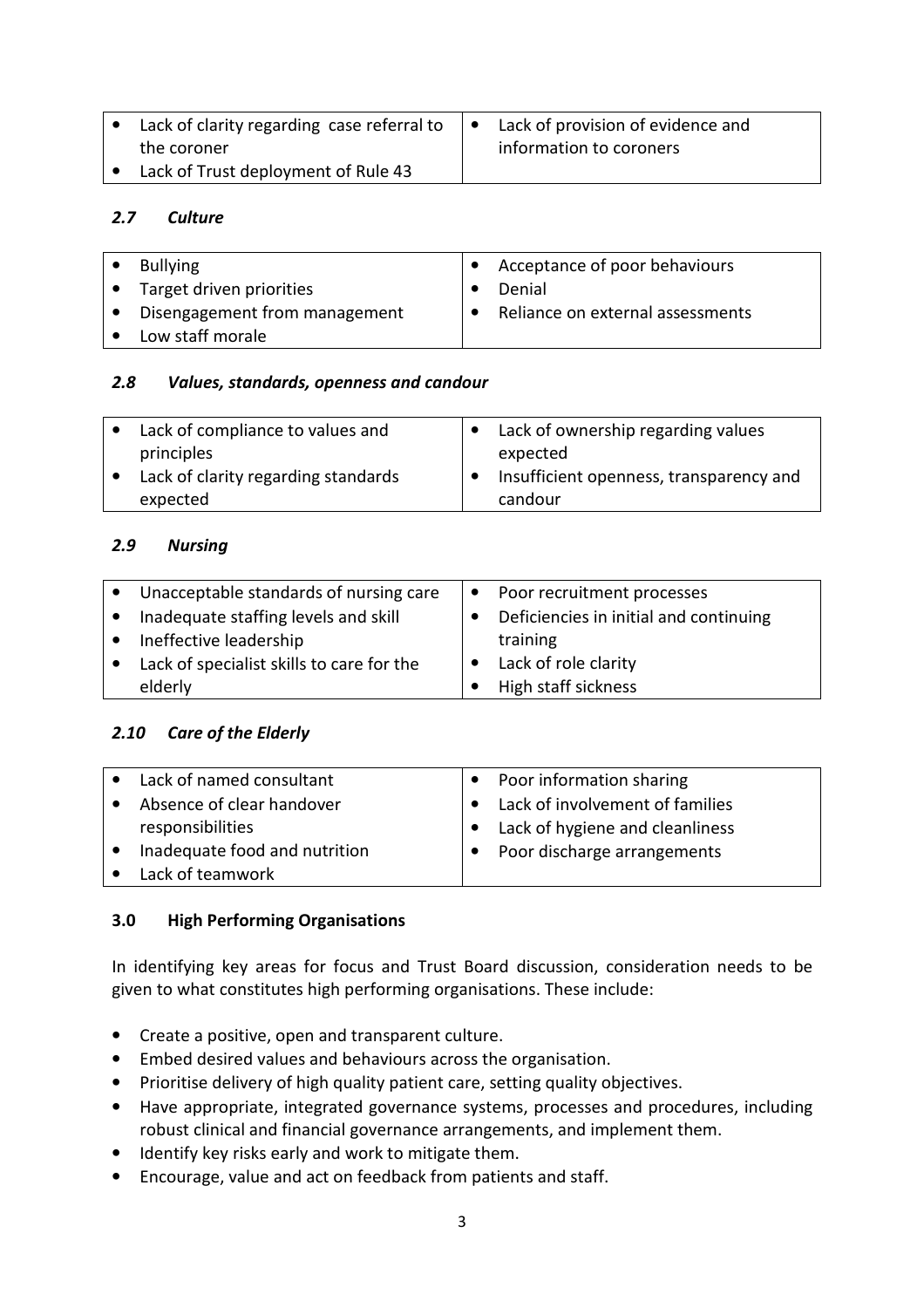- Understand and track performance, including learning from complaints, concerned and serious incidents to improve the quality of care.
- Know their limitations and understand other organisations may be better equipped to provide some services.

There can be no doubt however who has the primary responsibility for delivering high quality care which clearly lies with the organisation providing care, and its Board.

Although many external bodies support this with regulatory or oversight powers, the Board's responsibilities are clear.

Evidence from high-quality healthcare organisations across the world demonstrates the importance of organisational culture in ensuring the delivery of high-quality, patient-centred care, regularly reviewing and examining their performance, creating a positive organisational culture, the right environment to support staff and to do the 'right' thing for patients.

#### 4.0 Discussions and communications held to date

Further to the launch of the report, the Trust has:

- Provided a series of Chief Executive briefings, media interviews and staff Q&A's.
- Held an extraordinary Trust Board to highlight key findings within the report.
- Held a stakeholder session alongside Trust Board members to listen to feedback and share areas for particular note.
- Received feedback from clinicians (geriatricians in particular).
- Attended a joint meeting with De Montfort University followed by a stakeholder session.
- Participated in an Area Team meeting alongside East Midlands Trusts.
- Participated in the prioritisation of key areas of action from a nursing perspective.
- Will be represented at an LLR event drawing together key areas for action from a healtheconomy perspective.

Additionally, a summary gap analysis has been undertaken against key chapter outcomes and examples.

In considering the context for discussion and potential quick wins, the following areas have been highlighted, that, irrespective of further external review of the recommendations, are both key areas for discussion, with some identifying responsive actions and learning for Trust Board consideration.

#### 5.0 Key considerations, quick wins and discussion areas for UHL

5.1 Values, Behaviours & Culture – throughout the report, there is a consistent message regarding the behaviours of staff at all levels and disregard for patients and their families.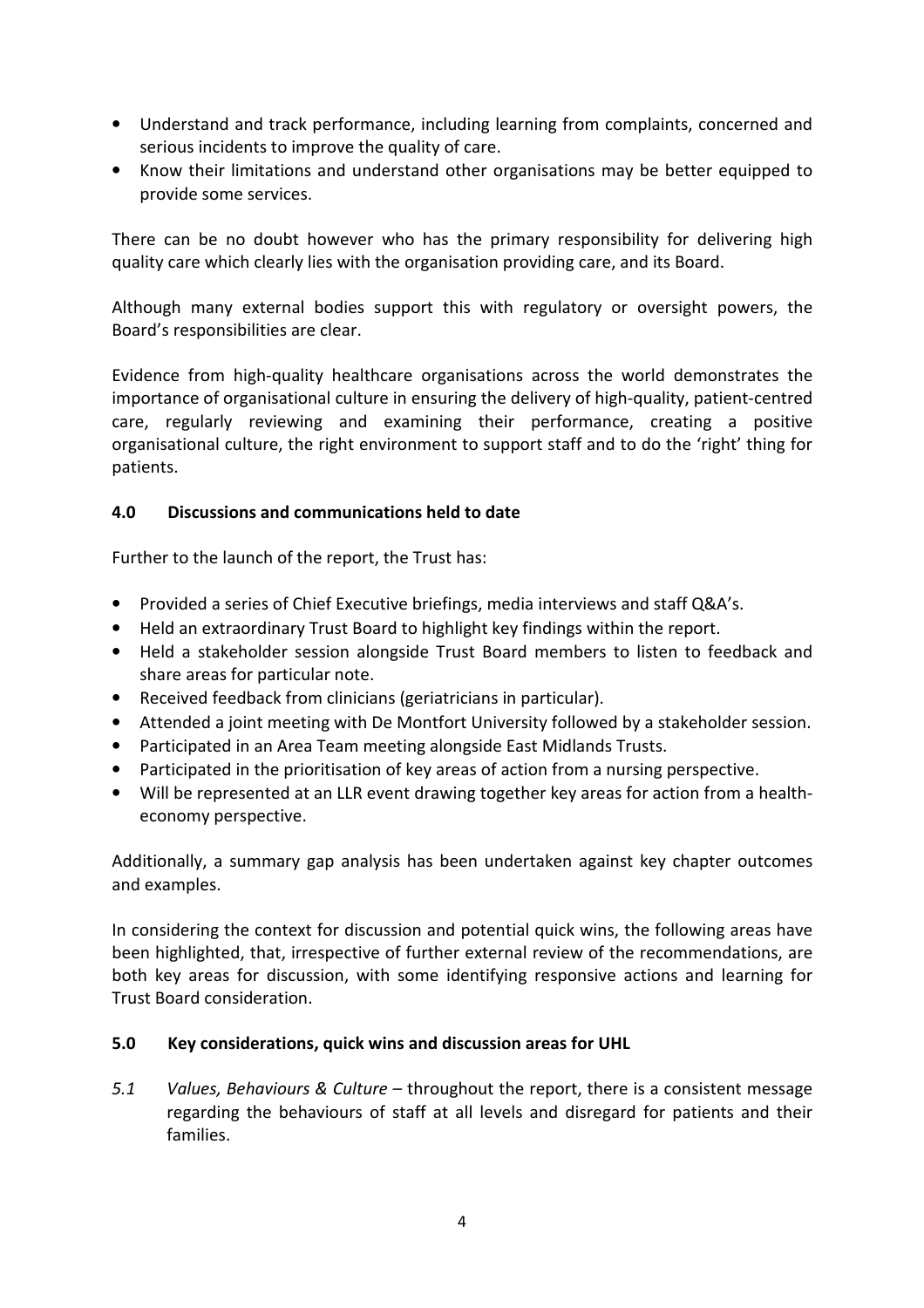UHL has established values (2009) which are included in job descriptions, reflected in values based recruitment processes and part of the mandatory refresh equality course.

The Organisational Development Plan priorities will be led through six substantial work-streams – each theme having a series of priorities designed to build in current strengths and address gaps to improve organisational culture. These priorities have also been aligned to organisational values and support building pride in the organisation and improve staff morale. The implementation of 'Listening into Action' is also a key priority in the OD plan work stream 2, improving two way engagement to actively support listening, staff support and communications. Further considerations may also be given to expand staff feedback vis a vis Friends & Family in order to understand and 'temperature check' staff opinion and views

- 5.2 Care of the Older person the report shares a concerning overview of how the needs of this vulnerable group were not met. The Trust has implemented a very successful care stream with a focus on frailty, multi-disciplinary older people training, dementia awareness and vulnerable adult safeguarding to name a few. However, further developments to enhance the care of the older person to be considered may include:
	- The integration of a range of services both within UHL and across the health community ie continence, falls.
	- Centralised information/resource for carers and families.
	- Improved signposting/way-finding.
	- Introduction of carers advocate support to work alongside wards and families.
	- Improved means of communication with families through established models ie Patient Profile.
	- Delivery of the Royal Colleges Quality Mark for older peoples care (8 ward areas currently participating).
	- Expansion of volunteer mealtime assistance.
- 5.3 Public and patient support In the development of the Quality & Safety Commitment, patient feedback was used to identify key areas for action.

Whilst in most areas there are frontline led initiatives to improve patient experience and active measures across the Trust involving patient surveys and the Friends & family test, the plethora of developments can get lost resulting in 'direction' but not 'engagement'.

Responding to this, a strategic overview of patient & public engagement and experience is to be crafted, both identifying current work-streams but most importantly, highlighting future plans aligned to goal 3 'Patient Centred Care' of the Trust Quality & Safety Commitment. Examples of these include:

- Older people and dementia.
- Discharge experience.
- Efficiency of care, ie waiting times, cancellations.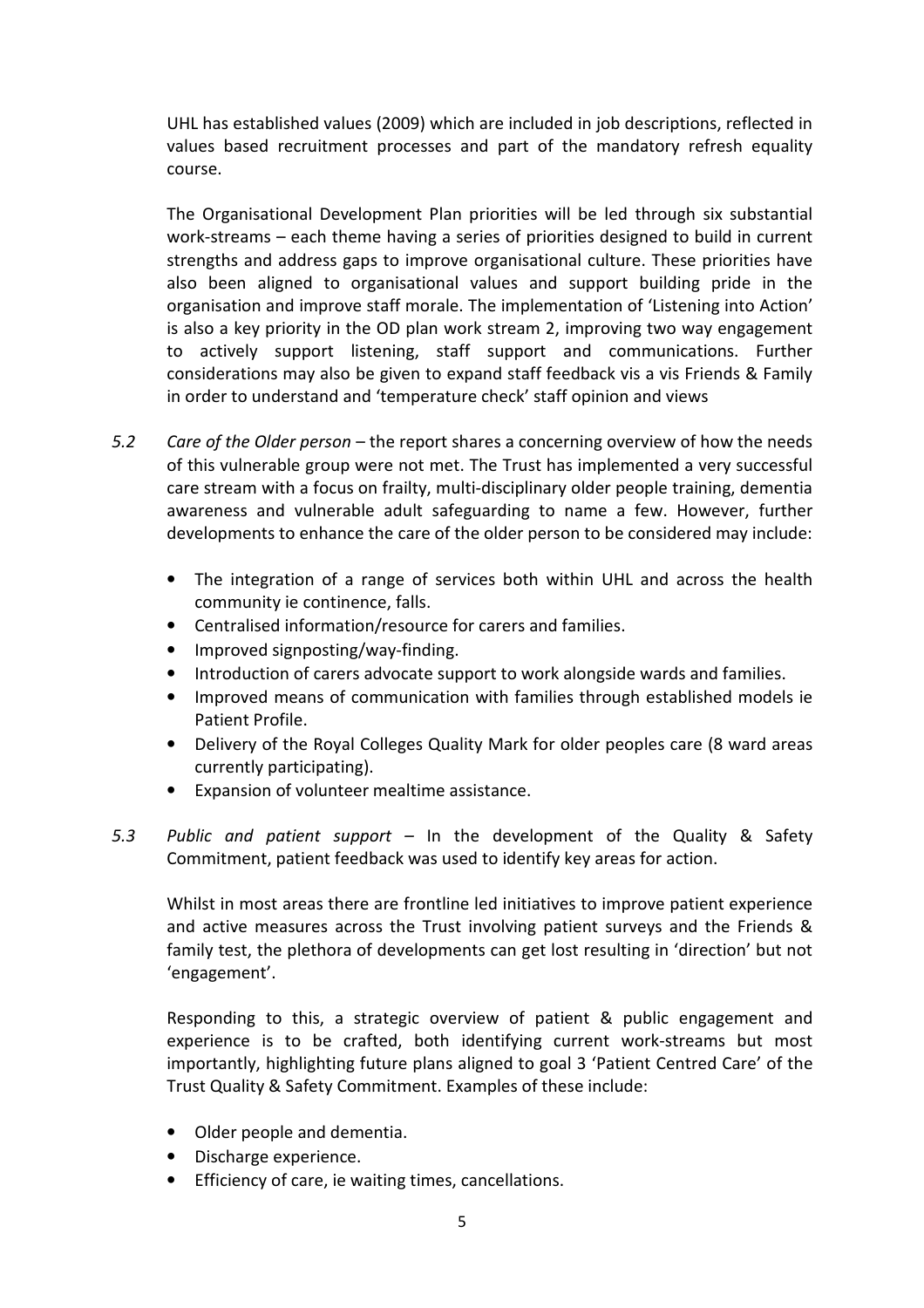- Environment and services, ie car parking, meals.
- Pain management.
- Patient information services.
- End of Life care.

Responding to public and patient concerns in a responsive way through visible rather than remote services has been highlighted as a developing need within UHL. Whilst the advent of the facilities management partnership arrangements will go some way in responding to this, more immediate and visible action will be taken utilising the main entrance of the Leicester Royal Infirmary site in partnership with our stakeholders together with a patient advice service for immediate concerns to be shared.

- 5.4 Leadership There can be no doubt of the Trust Board responsibility for the strategic direction of the organisation, clinical engagement, quality of service provision and, the leadership and management of staff. Supporting the staff experience 8 point action plan and the leadership and management standards developed in consultation with staff, responsibilities for transparency and candour as a Board, together with a clear Board development programme is required. Examples of further action in this area include:
	- Review of complaints process (aligned to the recently announced national review) and Trust wide learning.
	- Refresh of governance processes and sub-board committees.
	- Portfolio review of directors.
	- Response to independent evaluation of Board effectiveness and governance i.e. Deloitte, Tenon.
	- Review of local escalation and assurance processes.
	- Application of quality impact assessments for service developments, cost improvement initiatives.
- 5.5 Clinical Quality The Trust has a range of measures and data from which to assess clinical quality and outcomes. These include clinical metrics, safety work-streams i.e. 5 Critical Safety Actions, infection prevention and environment surveys, clinical and patient reported outcome measures and more recently, the Trust Quality & Safety Commitment with key priorities identified for the next 3 years.

The widespread lack of understanding relating to the significance of mortality figures cannot be underestimated, more recently clarified through the shift to Summary Hospital-Level Mortality Indicators (SHMI's). Through the 'Saving Lives' Goal of the Trust Quality & Safety Commitment, more granular detail regarding 'out of hours' and 'weekend' data is to be progressed coupled with a wider understanding of SHMI across the health economy on a collaborative basis.

5.6 Nursing standards – the shocking examples of poorly governed and delivered care within the report provides leverage for a greater focus on the leadership roles of ward managers and clinicians. To this extent, whilst providing greater clarity on the